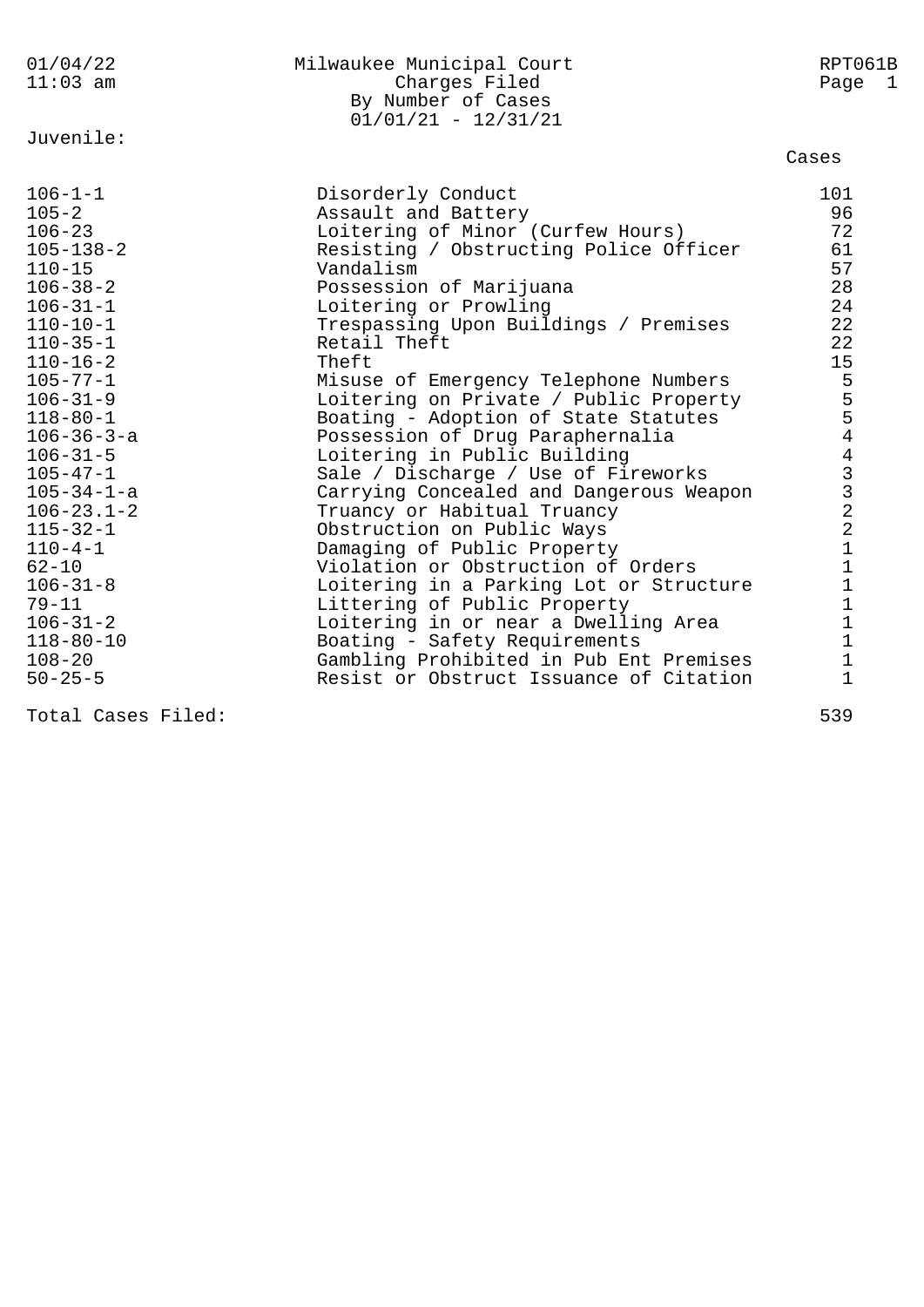| By Number of Cases<br>$01/01/21 - 12/31/21$<br>Ordinances:<br>Cases<br>Disorderly Conduct<br>1,472<br>Contested Parking Citation(s)<br>1,358<br>$105 - 2$<br>Assault and Battery<br>1,057<br>765<br>200 through 295<br>Building Code Violations<br>693<br>$110 - 15$<br>Vandalism<br>$110 - 35 - 1$<br>Retail Theft<br>605<br>536<br>295<br>Zoning Violations<br>$106 - 38 - 2$<br>484<br>Possession of Marijuana<br>$110 - 10 - 1$<br>475<br>Trespassing Upon Buildings / Premises<br>435<br>$105 - 138 - 2$<br>Resisting / Obstructing Police Officer<br>237<br>$106 - 36 - 3 - a$<br>Possession of Drug Paraphernalia<br>226<br>$118 - 80 - 1$<br>Boating - Adoption of State Statutes<br>Residential Lot - Land Use Violation<br>208<br>$295 - 503 - 1$<br>183<br>$295 - 603 - 1$<br>Commercial Lot - Land Use Violation<br>174<br>$110 - 16 - 2$<br>Theft<br>163<br>$295 - 403 - 3 - b$<br>Paved or Approved Surface Required<br>$106 - 31 - 1$<br>130<br>Loitering or Prowling<br>120<br>$80 - 63 - 1$<br>Excessive Noise Prohibited<br>$295 - 503 - 3 - b$<br>113<br>Residential Lot - Improper Veh Repair<br>109<br>$105 - 77 - 1$<br>Misuse of Emergency Telephone Numbers<br>107<br>$200 - 11 - 4$<br>Illegal Occupancy and Use<br>$295 - 505 - 4 - b - 4$<br>105<br>Exceed Max Number Parked Vehicles on Lot<br>$62 - 8 - 1$<br>84<br>Mask Required Indoors - Bldg Owner/Oper<br>72<br>$106 - 23$<br>Loitering of Minor (Curfew Hours)<br>$295 - 505 - 4 - b - 9$<br>68<br>Unregistered Vehicle Parked > 30 Days<br>$62 - 10$<br>65<br>Violation or Obstruction of Orders<br>56<br>$106 - 35 - 2$<br>Loitering - Soliciting Prostitute<br>56<br>$90 - 18 - 2$<br>Possession of Alcohol by Underage Person<br>46<br>$106 - 35.6 - 2$<br>Loitering - Illegal Drug Activity<br>42<br>$66 - 22 - 1 - a$<br>Create/Knowing Allow Lead-Based Nuisance<br>Dumping Prohibited<br>$80 - 44 - 2$<br>41<br>$106 - 5 - 2$<br>35<br>Indecent Exposure<br>34<br>$106 - 1.8 - 1$<br>Public Drinking<br>28<br>$200 - 24 - 1$<br>Building Permit Required<br>27<br>$79 - 11$<br>Littering of Public Property<br>27<br>$78 - 19 - 1$<br>Permitting Animal at Large<br>26<br>$78 - 17 - 1$<br>Dog and Cat Licenses Required<br>24<br>$295 - 803 - 1$<br>Industrial Lot - Land Use Violation<br>22<br>$118 - 80 - 10$<br>Boating - Safety Requirements<br>20<br>$214 - 3$<br>Adoption of Model Fire Code<br>16<br>$50 - 25 - 5$<br>Resist or Obstruct Issuance of Citation<br>16<br>$78 - 31 - 1 - a$<br>Cruelty to Animals<br>15<br>$118 - 80 - 10 - a$ 30.62(3)<br>Boating - Child Under 13 PFD Requirement<br>$106 - 1.1 - 2$<br>Aggressive Panhandling<br>14<br>$78 - 22 - 3$<br>Pit-Bull/Rottweiler - Behavior Class Req<br>14<br>$78 - 22 - 2$<br>Pit Bull/Rottweiler - Yard / Kennel Reqs<br>14<br>13<br>$79 - 12 - 1$<br>Littering of Premises<br>12<br>$110 - 15.5 - 1$<br>Vandalism - Graffiti Related<br>12<br>$78 - 19 - 2$<br>Setting Animal at Large<br>12<br>$101 - 9.5 - 2$<br>Loitering on Street Median<br>12<br>$78 - 3 - 1$<br>Animal Owner's Duty to Restrain, Etc. | 01/04/22           | Milwaukee Municipal Court         | RPT061B |
|---------------------------------------------------------------------------------------------------------------------------------------------------------------------------------------------------------------------------------------------------------------------------------------------------------------------------------------------------------------------------------------------------------------------------------------------------------------------------------------------------------------------------------------------------------------------------------------------------------------------------------------------------------------------------------------------------------------------------------------------------------------------------------------------------------------------------------------------------------------------------------------------------------------------------------------------------------------------------------------------------------------------------------------------------------------------------------------------------------------------------------------------------------------------------------------------------------------------------------------------------------------------------------------------------------------------------------------------------------------------------------------------------------------------------------------------------------------------------------------------------------------------------------------------------------------------------------------------------------------------------------------------------------------------------------------------------------------------------------------------------------------------------------------------------------------------------------------------------------------------------------------------------------------------------------------------------------------------------------------------------------------------------------------------------------------------------------------------------------------------------------------------------------------------------------------------------------------------------------------------------------------------------------------------------------------------------------------------------------------------------------------------------------------------------------------------------------------------------------------------------------------------------------------------------------------------------------------------------------------------------------------------------------------------------------------------------------------------------------------------------------------------------------------------------------------------------------------------------------------------------------------------------------------------------------------------------------------------------------------------------------------------------------------------------------------------------------|--------------------|-----------------------------------|---------|
|                                                                                                                                                                                                                                                                                                                                                                                                                                                                                                                                                                                                                                                                                                                                                                                                                                                                                                                                                                                                                                                                                                                                                                                                                                                                                                                                                                                                                                                                                                                                                                                                                                                                                                                                                                                                                                                                                                                                                                                                                                                                                                                                                                                                                                                                                                                                                                                                                                                                                                                                                                                                                                                                                                                                                                                                                                                                                                                                                                                                                                                                                 | $11:03$ am         | Charges Filed                     | Page 2  |
|                                                                                                                                                                                                                                                                                                                                                                                                                                                                                                                                                                                                                                                                                                                                                                                                                                                                                                                                                                                                                                                                                                                                                                                                                                                                                                                                                                                                                                                                                                                                                                                                                                                                                                                                                                                                                                                                                                                                                                                                                                                                                                                                                                                                                                                                                                                                                                                                                                                                                                                                                                                                                                                                                                                                                                                                                                                                                                                                                                                                                                                                                 |                    |                                   |         |
|                                                                                                                                                                                                                                                                                                                                                                                                                                                                                                                                                                                                                                                                                                                                                                                                                                                                                                                                                                                                                                                                                                                                                                                                                                                                                                                                                                                                                                                                                                                                                                                                                                                                                                                                                                                                                                                                                                                                                                                                                                                                                                                                                                                                                                                                                                                                                                                                                                                                                                                                                                                                                                                                                                                                                                                                                                                                                                                                                                                                                                                                                 |                    |                                   |         |
|                                                                                                                                                                                                                                                                                                                                                                                                                                                                                                                                                                                                                                                                                                                                                                                                                                                                                                                                                                                                                                                                                                                                                                                                                                                                                                                                                                                                                                                                                                                                                                                                                                                                                                                                                                                                                                                                                                                                                                                                                                                                                                                                                                                                                                                                                                                                                                                                                                                                                                                                                                                                                                                                                                                                                                                                                                                                                                                                                                                                                                                                                 |                    |                                   |         |
|                                                                                                                                                                                                                                                                                                                                                                                                                                                                                                                                                                                                                                                                                                                                                                                                                                                                                                                                                                                                                                                                                                                                                                                                                                                                                                                                                                                                                                                                                                                                                                                                                                                                                                                                                                                                                                                                                                                                                                                                                                                                                                                                                                                                                                                                                                                                                                                                                                                                                                                                                                                                                                                                                                                                                                                                                                                                                                                                                                                                                                                                                 |                    |                                   |         |
|                                                                                                                                                                                                                                                                                                                                                                                                                                                                                                                                                                                                                                                                                                                                                                                                                                                                                                                                                                                                                                                                                                                                                                                                                                                                                                                                                                                                                                                                                                                                                                                                                                                                                                                                                                                                                                                                                                                                                                                                                                                                                                                                                                                                                                                                                                                                                                                                                                                                                                                                                                                                                                                                                                                                                                                                                                                                                                                                                                                                                                                                                 | $106 - 1 - 1$      |                                   |         |
|                                                                                                                                                                                                                                                                                                                                                                                                                                                                                                                                                                                                                                                                                                                                                                                                                                                                                                                                                                                                                                                                                                                                                                                                                                                                                                                                                                                                                                                                                                                                                                                                                                                                                                                                                                                                                                                                                                                                                                                                                                                                                                                                                                                                                                                                                                                                                                                                                                                                                                                                                                                                                                                                                                                                                                                                                                                                                                                                                                                                                                                                                 | $101 - 34 - 1$     |                                   |         |
|                                                                                                                                                                                                                                                                                                                                                                                                                                                                                                                                                                                                                                                                                                                                                                                                                                                                                                                                                                                                                                                                                                                                                                                                                                                                                                                                                                                                                                                                                                                                                                                                                                                                                                                                                                                                                                                                                                                                                                                                                                                                                                                                                                                                                                                                                                                                                                                                                                                                                                                                                                                                                                                                                                                                                                                                                                                                                                                                                                                                                                                                                 |                    |                                   |         |
|                                                                                                                                                                                                                                                                                                                                                                                                                                                                                                                                                                                                                                                                                                                                                                                                                                                                                                                                                                                                                                                                                                                                                                                                                                                                                                                                                                                                                                                                                                                                                                                                                                                                                                                                                                                                                                                                                                                                                                                                                                                                                                                                                                                                                                                                                                                                                                                                                                                                                                                                                                                                                                                                                                                                                                                                                                                                                                                                                                                                                                                                                 |                    |                                   |         |
|                                                                                                                                                                                                                                                                                                                                                                                                                                                                                                                                                                                                                                                                                                                                                                                                                                                                                                                                                                                                                                                                                                                                                                                                                                                                                                                                                                                                                                                                                                                                                                                                                                                                                                                                                                                                                                                                                                                                                                                                                                                                                                                                                                                                                                                                                                                                                                                                                                                                                                                                                                                                                                                                                                                                                                                                                                                                                                                                                                                                                                                                                 |                    |                                   |         |
|                                                                                                                                                                                                                                                                                                                                                                                                                                                                                                                                                                                                                                                                                                                                                                                                                                                                                                                                                                                                                                                                                                                                                                                                                                                                                                                                                                                                                                                                                                                                                                                                                                                                                                                                                                                                                                                                                                                                                                                                                                                                                                                                                                                                                                                                                                                                                                                                                                                                                                                                                                                                                                                                                                                                                                                                                                                                                                                                                                                                                                                                                 |                    |                                   |         |
|                                                                                                                                                                                                                                                                                                                                                                                                                                                                                                                                                                                                                                                                                                                                                                                                                                                                                                                                                                                                                                                                                                                                                                                                                                                                                                                                                                                                                                                                                                                                                                                                                                                                                                                                                                                                                                                                                                                                                                                                                                                                                                                                                                                                                                                                                                                                                                                                                                                                                                                                                                                                                                                                                                                                                                                                                                                                                                                                                                                                                                                                                 |                    |                                   |         |
|                                                                                                                                                                                                                                                                                                                                                                                                                                                                                                                                                                                                                                                                                                                                                                                                                                                                                                                                                                                                                                                                                                                                                                                                                                                                                                                                                                                                                                                                                                                                                                                                                                                                                                                                                                                                                                                                                                                                                                                                                                                                                                                                                                                                                                                                                                                                                                                                                                                                                                                                                                                                                                                                                                                                                                                                                                                                                                                                                                                                                                                                                 |                    |                                   |         |
|                                                                                                                                                                                                                                                                                                                                                                                                                                                                                                                                                                                                                                                                                                                                                                                                                                                                                                                                                                                                                                                                                                                                                                                                                                                                                                                                                                                                                                                                                                                                                                                                                                                                                                                                                                                                                                                                                                                                                                                                                                                                                                                                                                                                                                                                                                                                                                                                                                                                                                                                                                                                                                                                                                                                                                                                                                                                                                                                                                                                                                                                                 |                    |                                   |         |
|                                                                                                                                                                                                                                                                                                                                                                                                                                                                                                                                                                                                                                                                                                                                                                                                                                                                                                                                                                                                                                                                                                                                                                                                                                                                                                                                                                                                                                                                                                                                                                                                                                                                                                                                                                                                                                                                                                                                                                                                                                                                                                                                                                                                                                                                                                                                                                                                                                                                                                                                                                                                                                                                                                                                                                                                                                                                                                                                                                                                                                                                                 |                    |                                   |         |
|                                                                                                                                                                                                                                                                                                                                                                                                                                                                                                                                                                                                                                                                                                                                                                                                                                                                                                                                                                                                                                                                                                                                                                                                                                                                                                                                                                                                                                                                                                                                                                                                                                                                                                                                                                                                                                                                                                                                                                                                                                                                                                                                                                                                                                                                                                                                                                                                                                                                                                                                                                                                                                                                                                                                                                                                                                                                                                                                                                                                                                                                                 |                    |                                   |         |
|                                                                                                                                                                                                                                                                                                                                                                                                                                                                                                                                                                                                                                                                                                                                                                                                                                                                                                                                                                                                                                                                                                                                                                                                                                                                                                                                                                                                                                                                                                                                                                                                                                                                                                                                                                                                                                                                                                                                                                                                                                                                                                                                                                                                                                                                                                                                                                                                                                                                                                                                                                                                                                                                                                                                                                                                                                                                                                                                                                                                                                                                                 |                    |                                   |         |
|                                                                                                                                                                                                                                                                                                                                                                                                                                                                                                                                                                                                                                                                                                                                                                                                                                                                                                                                                                                                                                                                                                                                                                                                                                                                                                                                                                                                                                                                                                                                                                                                                                                                                                                                                                                                                                                                                                                                                                                                                                                                                                                                                                                                                                                                                                                                                                                                                                                                                                                                                                                                                                                                                                                                                                                                                                                                                                                                                                                                                                                                                 |                    |                                   |         |
|                                                                                                                                                                                                                                                                                                                                                                                                                                                                                                                                                                                                                                                                                                                                                                                                                                                                                                                                                                                                                                                                                                                                                                                                                                                                                                                                                                                                                                                                                                                                                                                                                                                                                                                                                                                                                                                                                                                                                                                                                                                                                                                                                                                                                                                                                                                                                                                                                                                                                                                                                                                                                                                                                                                                                                                                                                                                                                                                                                                                                                                                                 |                    |                                   |         |
|                                                                                                                                                                                                                                                                                                                                                                                                                                                                                                                                                                                                                                                                                                                                                                                                                                                                                                                                                                                                                                                                                                                                                                                                                                                                                                                                                                                                                                                                                                                                                                                                                                                                                                                                                                                                                                                                                                                                                                                                                                                                                                                                                                                                                                                                                                                                                                                                                                                                                                                                                                                                                                                                                                                                                                                                                                                                                                                                                                                                                                                                                 |                    |                                   |         |
|                                                                                                                                                                                                                                                                                                                                                                                                                                                                                                                                                                                                                                                                                                                                                                                                                                                                                                                                                                                                                                                                                                                                                                                                                                                                                                                                                                                                                                                                                                                                                                                                                                                                                                                                                                                                                                                                                                                                                                                                                                                                                                                                                                                                                                                                                                                                                                                                                                                                                                                                                                                                                                                                                                                                                                                                                                                                                                                                                                                                                                                                                 |                    |                                   |         |
|                                                                                                                                                                                                                                                                                                                                                                                                                                                                                                                                                                                                                                                                                                                                                                                                                                                                                                                                                                                                                                                                                                                                                                                                                                                                                                                                                                                                                                                                                                                                                                                                                                                                                                                                                                                                                                                                                                                                                                                                                                                                                                                                                                                                                                                                                                                                                                                                                                                                                                                                                                                                                                                                                                                                                                                                                                                                                                                                                                                                                                                                                 |                    |                                   |         |
|                                                                                                                                                                                                                                                                                                                                                                                                                                                                                                                                                                                                                                                                                                                                                                                                                                                                                                                                                                                                                                                                                                                                                                                                                                                                                                                                                                                                                                                                                                                                                                                                                                                                                                                                                                                                                                                                                                                                                                                                                                                                                                                                                                                                                                                                                                                                                                                                                                                                                                                                                                                                                                                                                                                                                                                                                                                                                                                                                                                                                                                                                 |                    |                                   |         |
|                                                                                                                                                                                                                                                                                                                                                                                                                                                                                                                                                                                                                                                                                                                                                                                                                                                                                                                                                                                                                                                                                                                                                                                                                                                                                                                                                                                                                                                                                                                                                                                                                                                                                                                                                                                                                                                                                                                                                                                                                                                                                                                                                                                                                                                                                                                                                                                                                                                                                                                                                                                                                                                                                                                                                                                                                                                                                                                                                                                                                                                                                 |                    |                                   |         |
|                                                                                                                                                                                                                                                                                                                                                                                                                                                                                                                                                                                                                                                                                                                                                                                                                                                                                                                                                                                                                                                                                                                                                                                                                                                                                                                                                                                                                                                                                                                                                                                                                                                                                                                                                                                                                                                                                                                                                                                                                                                                                                                                                                                                                                                                                                                                                                                                                                                                                                                                                                                                                                                                                                                                                                                                                                                                                                                                                                                                                                                                                 |                    |                                   |         |
|                                                                                                                                                                                                                                                                                                                                                                                                                                                                                                                                                                                                                                                                                                                                                                                                                                                                                                                                                                                                                                                                                                                                                                                                                                                                                                                                                                                                                                                                                                                                                                                                                                                                                                                                                                                                                                                                                                                                                                                                                                                                                                                                                                                                                                                                                                                                                                                                                                                                                                                                                                                                                                                                                                                                                                                                                                                                                                                                                                                                                                                                                 |                    |                                   |         |
|                                                                                                                                                                                                                                                                                                                                                                                                                                                                                                                                                                                                                                                                                                                                                                                                                                                                                                                                                                                                                                                                                                                                                                                                                                                                                                                                                                                                                                                                                                                                                                                                                                                                                                                                                                                                                                                                                                                                                                                                                                                                                                                                                                                                                                                                                                                                                                                                                                                                                                                                                                                                                                                                                                                                                                                                                                                                                                                                                                                                                                                                                 |                    |                                   |         |
|                                                                                                                                                                                                                                                                                                                                                                                                                                                                                                                                                                                                                                                                                                                                                                                                                                                                                                                                                                                                                                                                                                                                                                                                                                                                                                                                                                                                                                                                                                                                                                                                                                                                                                                                                                                                                                                                                                                                                                                                                                                                                                                                                                                                                                                                                                                                                                                                                                                                                                                                                                                                                                                                                                                                                                                                                                                                                                                                                                                                                                                                                 |                    |                                   |         |
|                                                                                                                                                                                                                                                                                                                                                                                                                                                                                                                                                                                                                                                                                                                                                                                                                                                                                                                                                                                                                                                                                                                                                                                                                                                                                                                                                                                                                                                                                                                                                                                                                                                                                                                                                                                                                                                                                                                                                                                                                                                                                                                                                                                                                                                                                                                                                                                                                                                                                                                                                                                                                                                                                                                                                                                                                                                                                                                                                                                                                                                                                 |                    |                                   |         |
|                                                                                                                                                                                                                                                                                                                                                                                                                                                                                                                                                                                                                                                                                                                                                                                                                                                                                                                                                                                                                                                                                                                                                                                                                                                                                                                                                                                                                                                                                                                                                                                                                                                                                                                                                                                                                                                                                                                                                                                                                                                                                                                                                                                                                                                                                                                                                                                                                                                                                                                                                                                                                                                                                                                                                                                                                                                                                                                                                                                                                                                                                 |                    |                                   |         |
|                                                                                                                                                                                                                                                                                                                                                                                                                                                                                                                                                                                                                                                                                                                                                                                                                                                                                                                                                                                                                                                                                                                                                                                                                                                                                                                                                                                                                                                                                                                                                                                                                                                                                                                                                                                                                                                                                                                                                                                                                                                                                                                                                                                                                                                                                                                                                                                                                                                                                                                                                                                                                                                                                                                                                                                                                                                                                                                                                                                                                                                                                 |                    |                                   |         |
|                                                                                                                                                                                                                                                                                                                                                                                                                                                                                                                                                                                                                                                                                                                                                                                                                                                                                                                                                                                                                                                                                                                                                                                                                                                                                                                                                                                                                                                                                                                                                                                                                                                                                                                                                                                                                                                                                                                                                                                                                                                                                                                                                                                                                                                                                                                                                                                                                                                                                                                                                                                                                                                                                                                                                                                                                                                                                                                                                                                                                                                                                 |                    |                                   |         |
|                                                                                                                                                                                                                                                                                                                                                                                                                                                                                                                                                                                                                                                                                                                                                                                                                                                                                                                                                                                                                                                                                                                                                                                                                                                                                                                                                                                                                                                                                                                                                                                                                                                                                                                                                                                                                                                                                                                                                                                                                                                                                                                                                                                                                                                                                                                                                                                                                                                                                                                                                                                                                                                                                                                                                                                                                                                                                                                                                                                                                                                                                 |                    |                                   |         |
|                                                                                                                                                                                                                                                                                                                                                                                                                                                                                                                                                                                                                                                                                                                                                                                                                                                                                                                                                                                                                                                                                                                                                                                                                                                                                                                                                                                                                                                                                                                                                                                                                                                                                                                                                                                                                                                                                                                                                                                                                                                                                                                                                                                                                                                                                                                                                                                                                                                                                                                                                                                                                                                                                                                                                                                                                                                                                                                                                                                                                                                                                 |                    |                                   |         |
|                                                                                                                                                                                                                                                                                                                                                                                                                                                                                                                                                                                                                                                                                                                                                                                                                                                                                                                                                                                                                                                                                                                                                                                                                                                                                                                                                                                                                                                                                                                                                                                                                                                                                                                                                                                                                                                                                                                                                                                                                                                                                                                                                                                                                                                                                                                                                                                                                                                                                                                                                                                                                                                                                                                                                                                                                                                                                                                                                                                                                                                                                 |                    |                                   |         |
|                                                                                                                                                                                                                                                                                                                                                                                                                                                                                                                                                                                                                                                                                                                                                                                                                                                                                                                                                                                                                                                                                                                                                                                                                                                                                                                                                                                                                                                                                                                                                                                                                                                                                                                                                                                                                                                                                                                                                                                                                                                                                                                                                                                                                                                                                                                                                                                                                                                                                                                                                                                                                                                                                                                                                                                                                                                                                                                                                                                                                                                                                 |                    |                                   |         |
|                                                                                                                                                                                                                                                                                                                                                                                                                                                                                                                                                                                                                                                                                                                                                                                                                                                                                                                                                                                                                                                                                                                                                                                                                                                                                                                                                                                                                                                                                                                                                                                                                                                                                                                                                                                                                                                                                                                                                                                                                                                                                                                                                                                                                                                                                                                                                                                                                                                                                                                                                                                                                                                                                                                                                                                                                                                                                                                                                                                                                                                                                 |                    |                                   |         |
|                                                                                                                                                                                                                                                                                                                                                                                                                                                                                                                                                                                                                                                                                                                                                                                                                                                                                                                                                                                                                                                                                                                                                                                                                                                                                                                                                                                                                                                                                                                                                                                                                                                                                                                                                                                                                                                                                                                                                                                                                                                                                                                                                                                                                                                                                                                                                                                                                                                                                                                                                                                                                                                                                                                                                                                                                                                                                                                                                                                                                                                                                 |                    |                                   |         |
|                                                                                                                                                                                                                                                                                                                                                                                                                                                                                                                                                                                                                                                                                                                                                                                                                                                                                                                                                                                                                                                                                                                                                                                                                                                                                                                                                                                                                                                                                                                                                                                                                                                                                                                                                                                                                                                                                                                                                                                                                                                                                                                                                                                                                                                                                                                                                                                                                                                                                                                                                                                                                                                                                                                                                                                                                                                                                                                                                                                                                                                                                 |                    |                                   |         |
|                                                                                                                                                                                                                                                                                                                                                                                                                                                                                                                                                                                                                                                                                                                                                                                                                                                                                                                                                                                                                                                                                                                                                                                                                                                                                                                                                                                                                                                                                                                                                                                                                                                                                                                                                                                                                                                                                                                                                                                                                                                                                                                                                                                                                                                                                                                                                                                                                                                                                                                                                                                                                                                                                                                                                                                                                                                                                                                                                                                                                                                                                 |                    |                                   |         |
|                                                                                                                                                                                                                                                                                                                                                                                                                                                                                                                                                                                                                                                                                                                                                                                                                                                                                                                                                                                                                                                                                                                                                                                                                                                                                                                                                                                                                                                                                                                                                                                                                                                                                                                                                                                                                                                                                                                                                                                                                                                                                                                                                                                                                                                                                                                                                                                                                                                                                                                                                                                                                                                                                                                                                                                                                                                                                                                                                                                                                                                                                 |                    |                                   |         |
|                                                                                                                                                                                                                                                                                                                                                                                                                                                                                                                                                                                                                                                                                                                                                                                                                                                                                                                                                                                                                                                                                                                                                                                                                                                                                                                                                                                                                                                                                                                                                                                                                                                                                                                                                                                                                                                                                                                                                                                                                                                                                                                                                                                                                                                                                                                                                                                                                                                                                                                                                                                                                                                                                                                                                                                                                                                                                                                                                                                                                                                                                 |                    |                                   |         |
|                                                                                                                                                                                                                                                                                                                                                                                                                                                                                                                                                                                                                                                                                                                                                                                                                                                                                                                                                                                                                                                                                                                                                                                                                                                                                                                                                                                                                                                                                                                                                                                                                                                                                                                                                                                                                                                                                                                                                                                                                                                                                                                                                                                                                                                                                                                                                                                                                                                                                                                                                                                                                                                                                                                                                                                                                                                                                                                                                                                                                                                                                 |                    |                                   |         |
|                                                                                                                                                                                                                                                                                                                                                                                                                                                                                                                                                                                                                                                                                                                                                                                                                                                                                                                                                                                                                                                                                                                                                                                                                                                                                                                                                                                                                                                                                                                                                                                                                                                                                                                                                                                                                                                                                                                                                                                                                                                                                                                                                                                                                                                                                                                                                                                                                                                                                                                                                                                                                                                                                                                                                                                                                                                                                                                                                                                                                                                                                 |                    |                                   |         |
|                                                                                                                                                                                                                                                                                                                                                                                                                                                                                                                                                                                                                                                                                                                                                                                                                                                                                                                                                                                                                                                                                                                                                                                                                                                                                                                                                                                                                                                                                                                                                                                                                                                                                                                                                                                                                                                                                                                                                                                                                                                                                                                                                                                                                                                                                                                                                                                                                                                                                                                                                                                                                                                                                                                                                                                                                                                                                                                                                                                                                                                                                 |                    |                                   |         |
|                                                                                                                                                                                                                                                                                                                                                                                                                                                                                                                                                                                                                                                                                                                                                                                                                                                                                                                                                                                                                                                                                                                                                                                                                                                                                                                                                                                                                                                                                                                                                                                                                                                                                                                                                                                                                                                                                                                                                                                                                                                                                                                                                                                                                                                                                                                                                                                                                                                                                                                                                                                                                                                                                                                                                                                                                                                                                                                                                                                                                                                                                 |                    |                                   |         |
|                                                                                                                                                                                                                                                                                                                                                                                                                                                                                                                                                                                                                                                                                                                                                                                                                                                                                                                                                                                                                                                                                                                                                                                                                                                                                                                                                                                                                                                                                                                                                                                                                                                                                                                                                                                                                                                                                                                                                                                                                                                                                                                                                                                                                                                                                                                                                                                                                                                                                                                                                                                                                                                                                                                                                                                                                                                                                                                                                                                                                                                                                 |                    |                                   |         |
|                                                                                                                                                                                                                                                                                                                                                                                                                                                                                                                                                                                                                                                                                                                                                                                                                                                                                                                                                                                                                                                                                                                                                                                                                                                                                                                                                                                                                                                                                                                                                                                                                                                                                                                                                                                                                                                                                                                                                                                                                                                                                                                                                                                                                                                                                                                                                                                                                                                                                                                                                                                                                                                                                                                                                                                                                                                                                                                                                                                                                                                                                 |                    |                                   |         |
|                                                                                                                                                                                                                                                                                                                                                                                                                                                                                                                                                                                                                                                                                                                                                                                                                                                                                                                                                                                                                                                                                                                                                                                                                                                                                                                                                                                                                                                                                                                                                                                                                                                                                                                                                                                                                                                                                                                                                                                                                                                                                                                                                                                                                                                                                                                                                                                                                                                                                                                                                                                                                                                                                                                                                                                                                                                                                                                                                                                                                                                                                 |                    |                                   |         |
|                                                                                                                                                                                                                                                                                                                                                                                                                                                                                                                                                                                                                                                                                                                                                                                                                                                                                                                                                                                                                                                                                                                                                                                                                                                                                                                                                                                                                                                                                                                                                                                                                                                                                                                                                                                                                                                                                                                                                                                                                                                                                                                                                                                                                                                                                                                                                                                                                                                                                                                                                                                                                                                                                                                                                                                                                                                                                                                                                                                                                                                                                 |                    |                                   |         |
|                                                                                                                                                                                                                                                                                                                                                                                                                                                                                                                                                                                                                                                                                                                                                                                                                                                                                                                                                                                                                                                                                                                                                                                                                                                                                                                                                                                                                                                                                                                                                                                                                                                                                                                                                                                                                                                                                                                                                                                                                                                                                                                                                                                                                                                                                                                                                                                                                                                                                                                                                                                                                                                                                                                                                                                                                                                                                                                                                                                                                                                                                 |                    |                                   |         |
|                                                                                                                                                                                                                                                                                                                                                                                                                                                                                                                                                                                                                                                                                                                                                                                                                                                                                                                                                                                                                                                                                                                                                                                                                                                                                                                                                                                                                                                                                                                                                                                                                                                                                                                                                                                                                                                                                                                                                                                                                                                                                                                                                                                                                                                                                                                                                                                                                                                                                                                                                                                                                                                                                                                                                                                                                                                                                                                                                                                                                                                                                 |                    |                                   |         |
|                                                                                                                                                                                                                                                                                                                                                                                                                                                                                                                                                                                                                                                                                                                                                                                                                                                                                                                                                                                                                                                                                                                                                                                                                                                                                                                                                                                                                                                                                                                                                                                                                                                                                                                                                                                                                                                                                                                                                                                                                                                                                                                                                                                                                                                                                                                                                                                                                                                                                                                                                                                                                                                                                                                                                                                                                                                                                                                                                                                                                                                                                 |                    |                                   |         |
|                                                                                                                                                                                                                                                                                                                                                                                                                                                                                                                                                                                                                                                                                                                                                                                                                                                                                                                                                                                                                                                                                                                                                                                                                                                                                                                                                                                                                                                                                                                                                                                                                                                                                                                                                                                                                                                                                                                                                                                                                                                                                                                                                                                                                                                                                                                                                                                                                                                                                                                                                                                                                                                                                                                                                                                                                                                                                                                                                                                                                                                                                 |                    |                                   |         |
|                                                                                                                                                                                                                                                                                                                                                                                                                                                                                                                                                                                                                                                                                                                                                                                                                                                                                                                                                                                                                                                                                                                                                                                                                                                                                                                                                                                                                                                                                                                                                                                                                                                                                                                                                                                                                                                                                                                                                                                                                                                                                                                                                                                                                                                                                                                                                                                                                                                                                                                                                                                                                                                                                                                                                                                                                                                                                                                                                                                                                                                                                 |                    |                                   |         |
|                                                                                                                                                                                                                                                                                                                                                                                                                                                                                                                                                                                                                                                                                                                                                                                                                                                                                                                                                                                                                                                                                                                                                                                                                                                                                                                                                                                                                                                                                                                                                                                                                                                                                                                                                                                                                                                                                                                                                                                                                                                                                                                                                                                                                                                                                                                                                                                                                                                                                                                                                                                                                                                                                                                                                                                                                                                                                                                                                                                                                                                                                 | $200 - 42 - 2 - a$ | Certificate of Occupancy Required | 11      |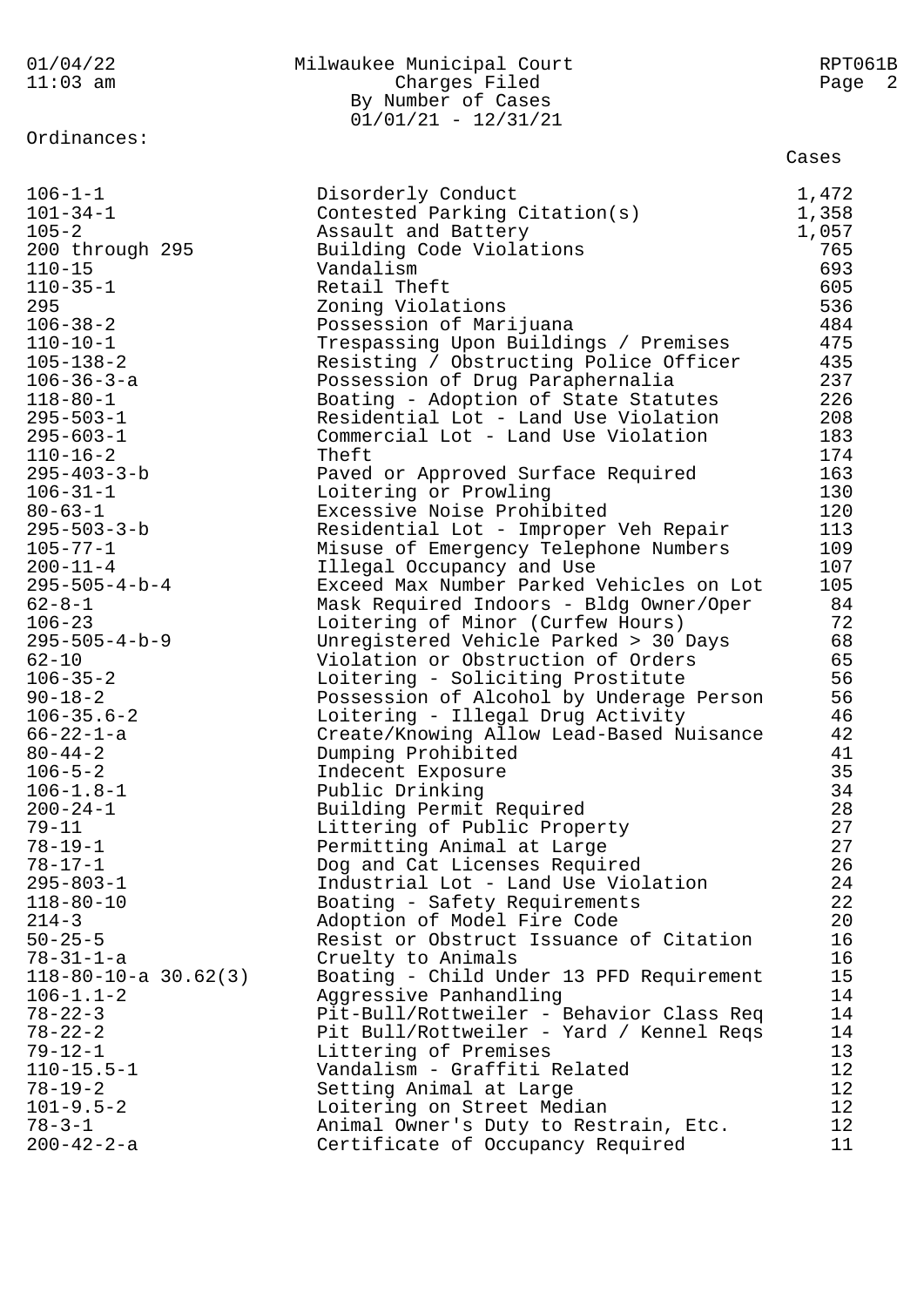Ordinances:

## 01/04/22 Milwaukee Municipal Court RPT061B 11:03 am Charges Filed Page 3 By Number of Cases 01/01/21 - 12/31/21

Cases

| $105 - 34 - 1 - a$                                           | Carrying Concealed and Dangerous Weapon                                                                            | 11                                          |
|--------------------------------------------------------------|--------------------------------------------------------------------------------------------------------------------|---------------------------------------------|
| $78 - 22 - 1$                                                | Pit-Bull/Rottweiler - Leash Requirements                                                                           | 10                                          |
| $106 - 11$                                                   | Mashing                                                                                                            | 9                                           |
| $105 - 47 - 1$                                               | Sale / Discharge / Use of Fireworks                                                                                | 9                                           |
| $106 - 8 - 2$                                                | Harassing Phone Call                                                                                               | 8                                           |
| $106 - 31 - 8$                                               | Loitering in a Parking Lot or Structure                                                                            | 8                                           |
| $110 - 4 - 1$                                                | Damaging of Public Property                                                                                        | 8                                           |
| $78 - 25 - 1$                                                | Prohibited Dangerous Animal in City                                                                                | 7                                           |
| $106 - 31 - 9$                                               | Loitering on Private / Public Property                                                                             | 7                                           |
| $68 - 23 - 1$                                                | Food Dealers License Required                                                                                      | 7                                           |
| 118-80-10-c 30.675                                           | Visual Distress Signals Required                                                                                   | 7                                           |
| $90 - 18 - 3$                                                | Misrepresenting Age to Receive Alcohol                                                                             | $\overline{6}$                              |
| $78 - 29 - 1$                                                | Animal Disturbing Peace                                                                                            | $\overline{6}$                              |
| 118-80-10a<br>$108 - 20$<br>$106 - 31 - 5$<br>$105 - 48 - 1$ | Gambling Prohibited in Pub Ent Premises<br>Loitering in Public Building<br>Smoking Prohibited - Adoption State Law | $\overline{6}$<br>$\sigma$<br>6<br>$\sigma$ |
| $110 - 12 - 1 - a$<br>$78 - 23 - 1 - a$<br>$90 - 4 - 10 - a$ | Landlord - Forcible Entry Prohibited<br>Dangerous Animal Regulations<br>Class D Operator's Liquor License          | 6                                           |
| $78 - 7 - 2 - a$<br>$118 - 36 - 1$<br>$101 - 20 - 1$         | Animal Fancier Permit Required<br>Boating - Unauth Use of Private Dock<br>Unnecessary Vehicle Noises Prohibited    | 5554                                        |
| $80 - 10 - 6 - b$<br>$106 - 31 - 7$<br>$90 - 3 - 1$          | Chronic Nuisance Premises<br>Loitering - Soliciting, Etc.<br>Liquor License Required                               | $\begin{array}{c} 4 \\ 4 \\ 4 \end{array}$  |
| $80 - 49 - 3$<br>110-32-1-b<br>$90 - 18 - 1 - a - 3$         | Certain Vehicles Prohibited<br>Fraud on Hotel or Restaurant Keeper<br>Allow Consumption of Alcohol by Underage     | $\overline{4}$<br>$\overline{4}$            |
| $108 - 5 - 1 - a$                                            | Public Dance Hall - License Required                                                                               | $\overline{4}$                              |
| $90 - 8 - 1$                                                 | Responsible Person on Premises Req'd                                                                               | $\overline{4}$                              |
| $106 - 8 - 4$                                                | Harassing Phone Calls - Repeated                                                                                   | $\overline{4}$                              |
| $106 - 23 - 2$                                               | Responsibility of Parents (Curfew)                                                                                 | $\overline{4}$                              |
| $78 - 31 - 2$                                                | Cruelty to Animals - Food and Water Reqs                                                                           | 3                                           |
| $106 - 31 - 2$                                               | Loitering in or near a Dwelling Area                                                                               | 3                                           |
| $93 - 47 - 4$                                                | Towing - Restrictions on Actions of Oper                                                                           | 3                                           |
| $115 - 32 - 1$                                               | Obstruction on Public Ways                                                                                         | 3                                           |
| $90 - 3 - 2$                                                 | Distrib Alcohol at Unlicensed Premises                                                                             | 3                                           |
| $93 - 47 - 2$                                                | Towing - Non-Consensual Requirements                                                                               | 3                                           |
| $90 - 32 - 1$                                                | Fraud on Tavernkeeper                                                                                              | 3                                           |
| $78 - 31 - 7$                                                | Cruelty to Animals - Fail Get Vet Care                                                                             | 3                                           |
| $93 - 5 - 1$<br>$100 - 59 - 3 - a$<br>$90 - 19 - 1$          | Secondhand MV Dealer License Req'd<br>PP Veh Pass - Fail to Pay Fare<br>Presence of Minor at Licensed Premises     | 3<br>$\frac{3}{3}$                          |
| $84 - 43 - 2$                                                | Cigarette and Tobacco License Required                                                                             | 3                                           |
| $104 - 7 - 1$                                                | False Fire Alarm                                                                                                   | 3                                           |
| $110 - 12 - 1 - b$                                           | Tenant - Denial of Access to Landlord                                                                              | $\overline{a}$                              |
| $90 - 27 - 1$                                                | Licensed Premises - Open Entry Required                                                                            | $\overline{a}$                              |
| $78 - 31 - 1 - b$                                            | Abandon/Transport Animal in Cruel Manner                                                                           | $\overline{a}$                              |
| $75 - 21 - 2$                                                | Massage Establishment License Required                                                                             | $\overline{a}$                              |
| 236                                                          | Hazardous Occupancies                                                                                              | $\overline{a}$                              |
| $105 - 56 - 2 - a$                                           | Sale on Public Premises without Consent                                                                            | $\overline{2}$                              |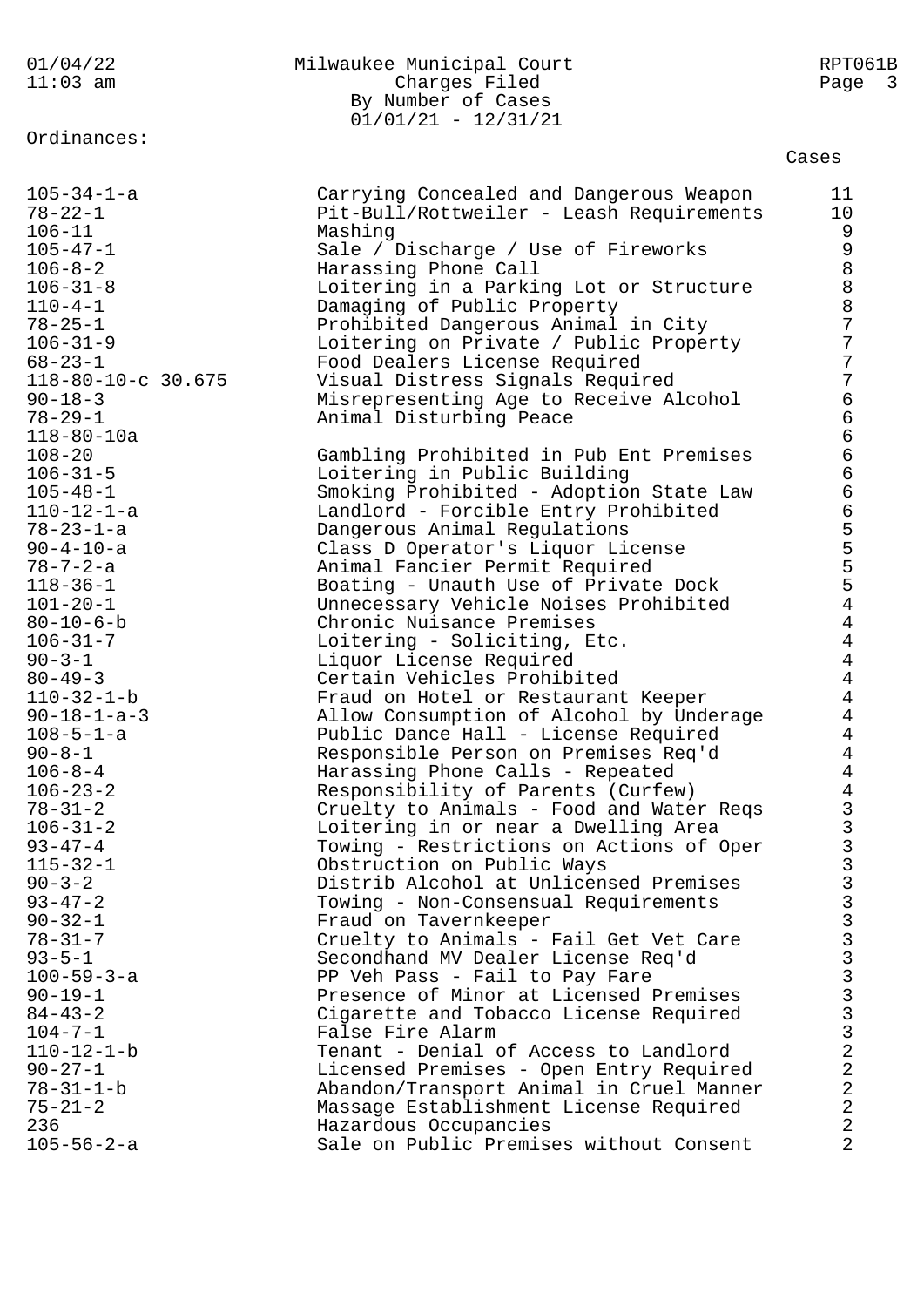#### Ordinances:

### 01/04/22 Milwaukee Municipal Court RPT061B 11:03 am Charges Filed Page 4 By Number of Cases 01/01/21 - 12/31/21

#### Cases

| $214 - 23 - 3$        | Smoke Alarms - Annual Testing Required                               | $\boldsymbol{2}$                           |
|-----------------------|----------------------------------------------------------------------|--------------------------------------------|
| $214 - 27 - 4$        | Smoke Detectors Not Operative                                        | $\overline{a}$                             |
| 275                   | Building Maintenance                                                 |                                            |
| $90 - 18 - 1 - c$     | Underage Attempt/Procure Alcohol                                     |                                            |
| $106 - 31 - 4$        | Loitering in or near School                                          |                                            |
| $106 - 8 - 1$         | Obscene Phone Call                                                   |                                            |
| $106 - 34.5 - 1$      | Prostitution - Prohibited Conduct                                    |                                            |
| 244                   |                                                                      |                                            |
| $200 - 20 - 2$        | Signs and Outdoor Advertising<br>Unlawful Eviction                   |                                            |
| $68 - 21 - 1 - a$     |                                                                      |                                            |
| $78 - 31 - 3 - a$     | Food Dealer License Required<br>Cruelty to Animals - Lack of Shelter |                                            |
| $106 - 37 - 2$        |                                                                      | 222222222                                  |
| $80 - 11 - 3 - b$     | Frequenting An Illegal Drug House                                    | $\overline{a}$                             |
|                       | Chronic Afterset Activity                                            | $\overline{a}$                             |
| $104 - 15$            | Obstruct Police/Fireman During Fire                                  | $\overline{a}$                             |
| $105 - 50 - 1$        | Synthetic Marijuana Poss/Sale/Use Prohib                             | $\overline{a}$                             |
| $90 - 15 - 3 - a - 1$ | Class B Premises Allow Patron After Hrs                              | $\overline{a}$                             |
| $92 - 23 - 1$         | Secondhand Dealers - License Required                                |                                            |
| $102 - 9 - 2$         | Bicycle - Lack of Eqmt for Oper in Dark                              |                                            |
| $90 - 21$             | Disorderly Premises Prohibited                                       | $\begin{array}{c} 2 \\ 2 \\ 2 \end{array}$ |
| $110 - 32 - 1 - a$    | Fraud on Hotel or Restaurant                                         | $\overline{a}$                             |
| $118 - 80 - 7$        | Swimming within Harbor Where Prohibited                              | $\overline{a}$                             |
| $106 - 23.2$          | Contributing to Delinquency of Minor                                 | $\overline{a}$                             |
| $107 - 1$             | Gambling Places - Permit or Run                                      | $\overline{a}$                             |
| $106 - 23.1 - 2$      | Truancy or Habitual Truancy                                          |                                            |
| $85 - 23 - 4 - a$     | Licensed Estab - Exceeding Occupy Limit                              | $\mathbf 1$                                |
| $84 - 7 - 3$          | License Req'd If Estab Open 12am-5am                                 | $\mathbf 1$                                |
| $78 - 23 - 10$        | Dangerous Animal at Large Notif Req'd                                |                                            |
| $68 - 9 - 6 - e$      | Food License - Inspect Placard Intact                                | $\begin{array}{c} 1 \\ 1 \\ 1 \end{array}$ |
| $107 - 2$             | Gambling                                                             |                                            |
| $118 - 80 - 10 - c$   |                                                                      | 111111                                     |
| $90 - 8.5$            | Use of license by another prohibited                                 |                                            |
| $105 - 35 - 1$        | Discharge of Firearm in City w/o Permit                              |                                            |
| $102 - 7 - 5$         | Bicycle - Operating Where Prohibited                                 |                                            |
| $93 - 47 - 7$         | Towing - Recordkeeping                                               |                                            |
| $93 - 31$             | Recycle/Salvage/Tow - Change of Vehicle                              |                                            |
| $78 - 27 - 1$         | Failure to Surrender Rabid Animal                                    |                                            |
| $80 - 63 - 2$         | Noise Constituting a Nuisance                                        | $\mathbf{1}$                               |
| $101 - 5.5 - 1 - a$   | Excessive Size/Weight/Load Permit Req'd                              | 1                                          |
| $105 - 66 - 1$        | Repairing Motor Vehicle on Street                                    | 1                                          |
| $105 - 78 - 2$        | Abandoned 911 Calls - Repeated                                       | $\mathbf 1$                                |
| $106 - 36 - 3 - d$    | Advertisement of Drug Paraphernalia                                  | $\mathbf{1}$                               |
| $105 - 69 - 2$        | Smelling / Inhaling Harmful Substance                                | $\mathbf{1}$                               |
| $92 - 3 - 2$          | Secondhand MV Dealer - License Required                              |                                            |
| $78 - 5 - 1$          | Keep Animal in City - Type Not Permitted                             | $\begin{array}{c} 1 \\ 1 \\ 1 \end{array}$ |
| $78 - 19 - 3$         | Animal Litter Nuisance                                               |                                            |
| $68 - 21 - 1$         | Food Dealer License Required                                         | $\mathbf 1$                                |
| $118 - 80 - 10 - b$   |                                                                      | $\mathbf 1$                                |
| $78 - 31 - 3 - d$     | Cruelty to Animals - Kept in Garage/Shed                             | $\mathbf 1$                                |
| $78 - 6.5 - 3$        | Keeping of Chickens in City - Regs                                   | $\mathbf 1$                                |
|                       |                                                                      |                                            |

110-10-2-b Trespass to Buildings Carrying Firearm 1<br>
93-47-11 Towing - Requlations to be Posted 1 93-47-11 Towing - Regulations to be Posted 1<br>85-23-2 1 Licensed Estab - Occ Limit to be Posted 1 Licensed Estab - Occ Limit to be Posted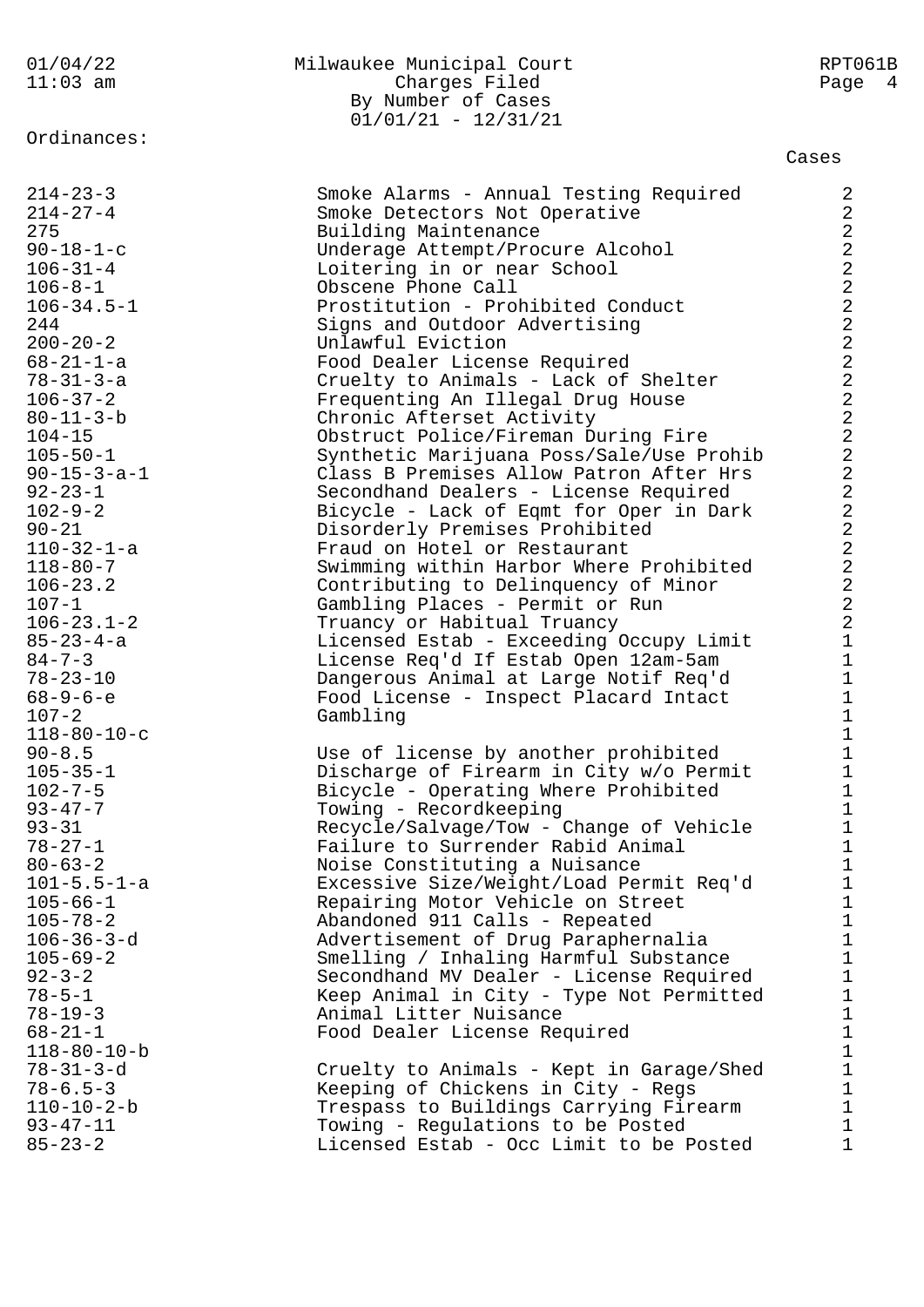| 01/04/22<br>$11:03$ am                                                                  | Milwaukee Municipal Court<br>Charges Filed<br>By Number of Cases<br>$01/01/21 - 12/31/21$                                                                                                           | RPT061B<br>- 5<br>Page |
|-----------------------------------------------------------------------------------------|-----------------------------------------------------------------------------------------------------------------------------------------------------------------------------------------------------|------------------------|
| Ordinances:                                                                             |                                                                                                                                                                                                     | Cases                  |
| $93 - 45 - 1$<br>$106 - 31 - 6$<br>$102 - 7 - 1$<br>$100 - 59 - 14 - a$<br>$79 - 3 - 1$ | Recycle/Salvage/Tow - Lic Stickers/Sign<br>Loitering in Restaurant / Tavern<br>Bicycle - Riding on Public Ways<br>PP Vehicle - Daily Safety Inspection Req<br>Residential Waste Containers Required | $\mathbf{1}$           |
| Sub Total:                                                                              |                                                                                                                                                                                                     | 11,018                 |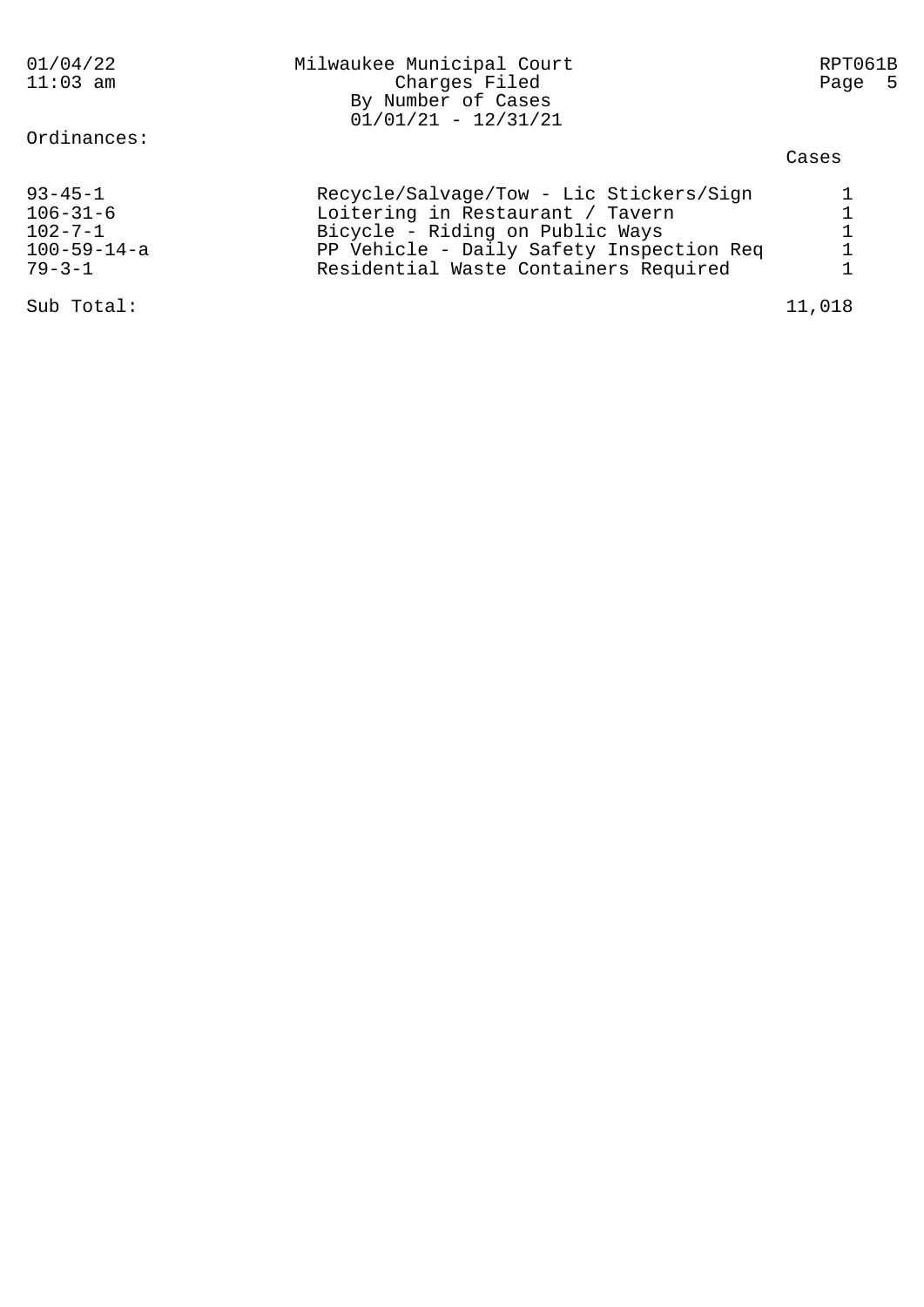| 01/04/22<br>$11:03$ am     | Milwaukee Municipal Court<br>Charges Filed<br>By Number of Cases<br>$01/01/21 - 12/31/21$ | RPT061B<br>Page<br>- 6 |
|----------------------------|-------------------------------------------------------------------------------------------|------------------------|
| State Statutes:            |                                                                                           | Cases                  |
| 346.57(5)                  | Exceeding Speed Zones/Posted Limits                                                       | 20,389                 |
| 343.44(1)(a)               | Operating After Suspension                                                                | 5,239                  |
| 344.62(1)                  | Operate Motor Vehicle without Insurance                                                   | 2,942                  |
| 346.46(1)                  | Fail/Stop at Stop Sign                                                                    | 1,808                  |
| 343.05(3)(a)               | Operate w/o Valid License                                                                 | 1,747                  |
| 346.37(1)(c)1              | Violate Red Traffic Light                                                                 | 1,559                  |
| 341.04(1)                  | Non-Registration of Vehicle                                                               | 733                    |
| 347.48(2m)(b)              | Vehicle Operator Fail/Wear Seat Belt                                                      | 701                    |
| 344.62(2)                  | Operate Motor Vehicle w/o Proof of Ins                                                    | 501                    |
| 346.63(1)(a)               | Operating While Intoxicated                                                               | 475                    |
| 346.04(2)                  | Failure To Obey Traffic Officer/Signal                                                    | 454                    |
| 343.44(1)(b)<br>346.94(12) | Operating After Revocation                                                                | 420<br>345             |
| 346.57(2)                  | Driving on Bicycle Lane or Way<br>Unreasonable and Imprudent Speed                        | 325                    |
| 346.62(2)                  | Reckless Driving-Endanger Safety                                                          | 263                    |
| 346.63(1)(b)               | Operating While Intoxicated - BAC .1%+                                                    | 251                    |
| 346.675(1)                 | Veh Owner Liability-Hit and Run                                                           | 241                    |
| 347.48(4)(am)              | Safety Belt Violations-Child                                                              | 172                    |
| 341.03(1)                  | Oper Veh After Sus/Rev or Can of Reg                                                      | 161                    |
| 341.61(2)                  | Display Unauth. Veh. Registration Plate                                                   | 148                    |
| 346.18(2)                  | Fail/Yield while Making Left Turn                                                         | 142                    |
| 346.89(1)                  | Inattentive Driving                                                                       | 140                    |
| 343.18(1)                  | Operate w/o Carrying License                                                              | 140                    |
| 347.09(1)(a)               | Operate Motor Vehicle w/o 2 Headlights                                                    | 133                    |
| 343.305(9)(a)              | Refusal                                                                                   | 130                    |
| 346.08                     | Unsafe Passing on Right                                                                   | 130                    |
| 343.43(1)(d)               | Violate Driving License Restrictions                                                      | 104                    |
| 347.14(1)                  | Operate Vehicle w/o Stopping Lights                                                       | 99                     |
| 346.10(2)                  | Passing at Intersection                                                                   | 88                     |
| 341.15(1)                  | Fail/Display Vehicle License Plates                                                       | 88                     |
| 346.13(1)<br>346.06        | Unsafe Lane Deviation<br>Meeting of Vehicle-Wrong Side                                    | 84<br>83               |
| TR305.32(4)(b)2            | Illegal Window Tint                                                                       | 82                     |
| 346.18(3)                  | Fail/Yield Right/Way from Stop Sign                                                       | 81                     |
| 346.14(1)                  | Automobile Following Too Closely                                                          | 77                     |
| 346.175(1)(a)              | Owners Liability-Flee/Elude Officer                                                       | 73                     |
| 346.37(1)(b)               | Violate Yellow Traffic Signal                                                             | 69                     |
| 346.37(1)(c)3              | Illegal Right Turn on Red                                                                 | 62                     |
| 346.39(1)                  | Fail/Stop for Flashing Red Signal                                                         | 58                     |
| 347.13(1)                  | No Tail Lamp/Defective Tail Lamp-Night                                                    | 57                     |
| 347.48(2m)(d)              | Ride in Vehicle w/o Wearing Seat Belt                                                     | 55                     |
| TR327.03(5)                | Interstate/Intrastate Driving Rqmts                                                       | 46                     |
| 346.57(3)                  | Driving too Fast for Conditions                                                           | 46                     |
| 346.68                     | Hit and Run-Unattended Vehicle                                                            | 46                     |
| 347.48(2m)(c)              | Operator Fail/Have Passenger/SeatBelted                                                   | 40                     |
| 347.06(1)                  | Operation w/o Required Lamps Lighted                                                      | 40                     |
| TR305.34(6)                | Illegal Materials on Windshield                                                           | 40<br>38               |
| 346.935(3)<br>346.57(4)(e) | Keep Open Intoxicants in MV                                                               | 37                     |
| 343.305(9)(am)             | Speeding on City Highway<br>Refusal                                                       | 37                     |
| 346.70(1)                  | Failure to Notify Police of Accident                                                      | 36                     |
| TR305.32(5)(b)             | Rear Window Excessive Tinting                                                             | 34                     |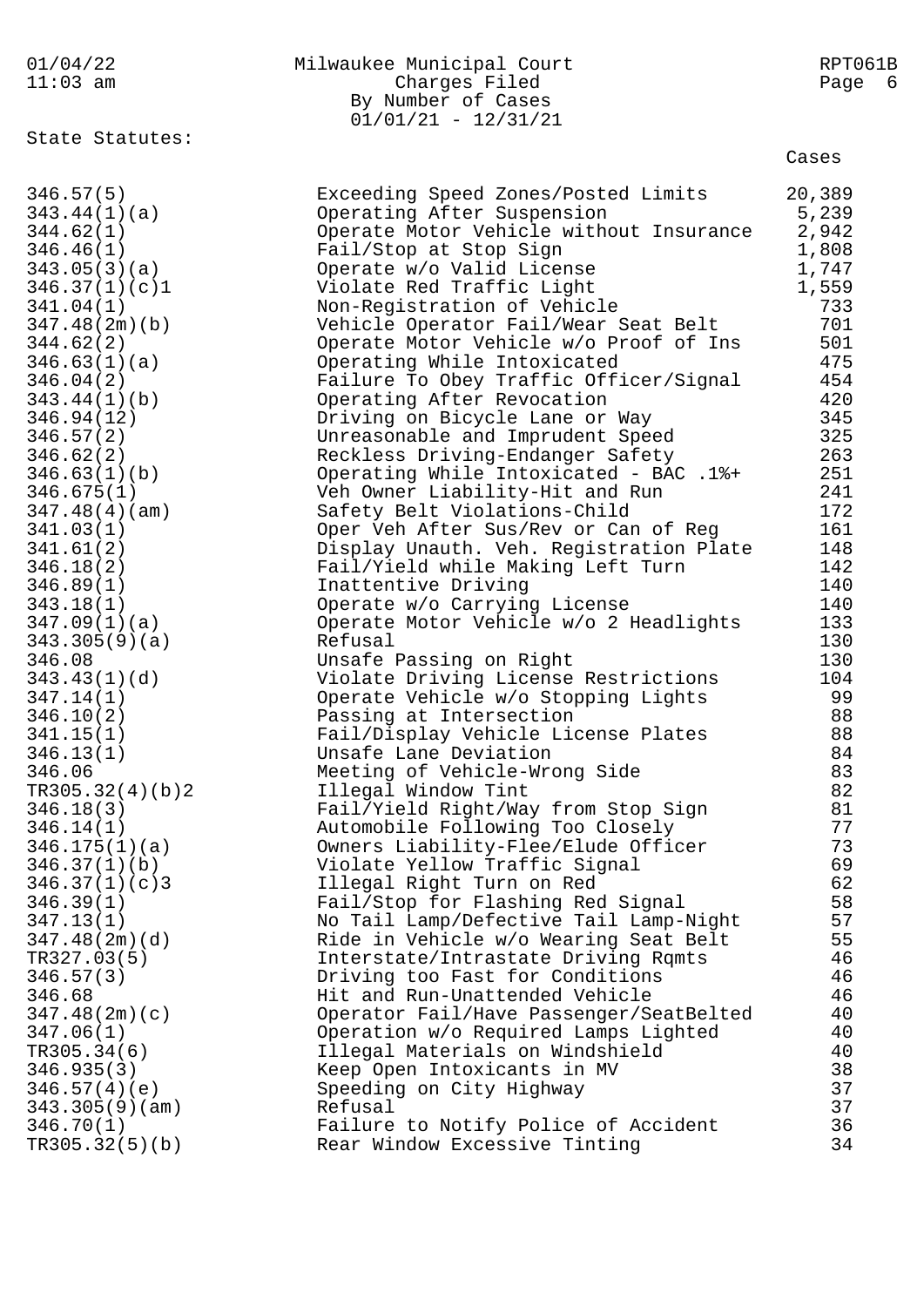### 01/04/22 Milwaukee Municipal Court RPT061B 11:03 am Charges Filed Page 7 By Number of Cases 01/01/21 - 12/31/21

State Statutes:

Cases

346.05(1) Operating Left of Center Line 32 348.17(1) Violation of Special Weight Limits 31 343.05(3)(b) Operate Motorcycle w/o Valid License 29 346.63(1)(am) Operat. w/ Detectable Level Ctrld Substn 29 346.04(1) Fail/Obey Traffic Officer Signal/Order 28 346.92(2) Riding Illegally on Vehicle 27 346.15 Driving Wrong Way on Divided Highway 27 346.935(2) Possess Open Intoxicants in MV 26 TR305.32(6) Rear Side Window Excessive Tinting 26 346.34(1)(b) Fail to Signal Turn 25 346.19(1) Fail/Yield to Stop for Emergency Vehicle 24 346.87 Unsafe Backing of Vehicle 24 346.09(1) Passing into Oncoming Traffic 22 347.13(3) Operate Vehicle w/o Registration Lamps 21 346.31(3)(b) Improper Left Turn/Intersection 21 TR327.03(1) Fed Reg/Safety - General 20 346.69 Hit and Run-Property Adjacent to Highway 19 346.13(3) Deviation From Designated Lane 19 341.15(3)(a) Improper Display/Plates (No Plates) 19 346.18(5) Fail/Yield Rt/Way from Parked Position 18 346.31(1) Fail to Follow Indicated Turn 17 346.23(1) Fail/Yield at Controlled Intersection 16 346.072(1m)(a) Fail/Move Vehicle - Pass Stop Emerg Veh 16 346.31(2) Improper Right Turn 14 347.39(1) Operate Motor Veh. w/o Adequate Muffler 14 346.29(2) Standing on Roadway 13 346.33(1)(b) Unlawful U/Y Turn - Midblock 13 346.09(3) Passing in No-Passing Zone 12 341.55(1) Dealer Misuse/Dealer Vehicle Plates 12 TR305.34(3) Cracked/Damaged Vehicle Windshield 11 343.45(2) Permit Unauthorized Person to Drive 11 346.24(2) Sudden Pedes/Bike Movement into Traffic 10 346.18(1) Fail/Yield at Uncontrolled Intersection 10 343.07(1g)(a)3 GDL Passenger Violation 10 TR305.32(2) Front Driver's Side Window not Operate 10 346.075(2) Improper Passing of Stopped Bus 9 342.15(5) Failure to Transfer Vehicle Title 9 346.34(1)(a)3 Unsafe Turn-w/o Reasonable Safety 9 346.32 Improper Turn into Driveway/Private Road 9 341.15(2) Improperly Attached License Plates 9 TR305.26(3) Cracked/Damaged/Poor Reflect on Mirror 9 346.54 Improper Parking/Standing of Vehicle 8 TR305.15(5) Fail/Maintain High-Mounted Stop Lamp 8 343.07(1g)(a)1 GDL Passenger Violation 7 346.92(1) Driving with Person Riding Illegally 7 347.41 Defective Speedometer 7 346.31(3) Improper Left Turn 7 346.34(1) Fail/Signal Turn/Unsafe Turn 6 346.94(2) Racing on Highway 6 346.33(1)(a) Unlawful U/Y Turn-Control.Intersection 6 346.24(1) FYR to Pedestrian/uncontroll. Intersect 6 347.35(1) Operate Motor Vehicle w/o Capable Brakes 6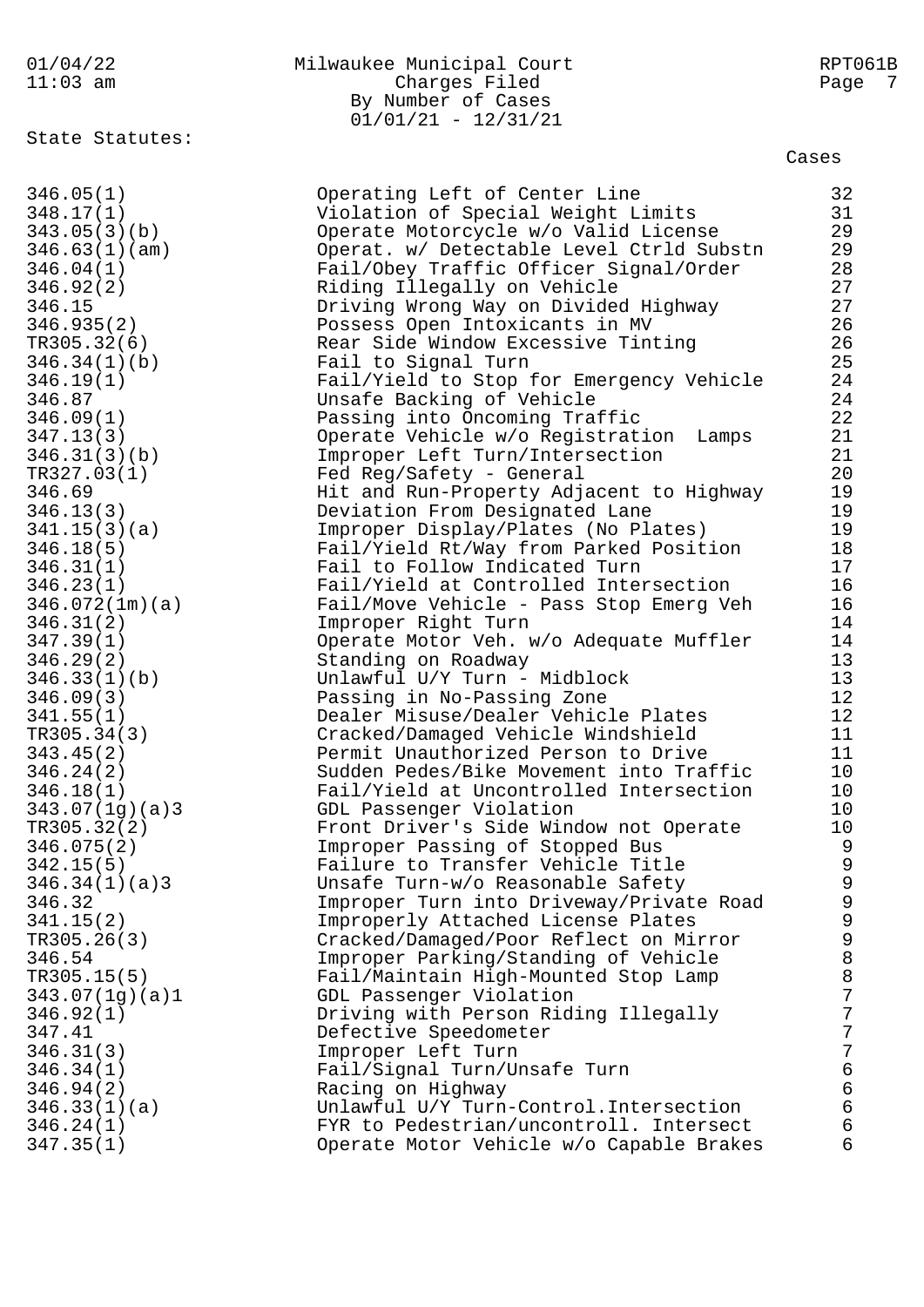# State Statutes:

### 01/04/22 Milwaukee Municipal Court RPT061B 11:03 am Charges Filed Page 8 By Number of Cases 01/01/21 - 12/31/21

Cases

| 346.18(4)       | Fail/Yield when Emerging from Alley      | $\epsilon$                                               |
|-----------------|------------------------------------------|----------------------------------------------------------|
| 341.62          | Display False Vehicle Registration Plate | 5                                                        |
|                 |                                          |                                                          |
| TR305.16(4)     | Covered/Obscured Tail Lamps/Reflectors   | $\frac{5}{5}$                                            |
| 346.33(1)(c)    | Unlawful U/Y Turn-Highway MidBlock       |                                                          |
| 346.57(4)(a)    | Speeding in School Zones                 | 5555                                                     |
| 346.072(1m)(b)  | Fail/Slow Vehicle - Pass Stop Emerg Veh  |                                                          |
| 347.39(2)       | Equip Motor Vehicle with Illegal Muffler |                                                          |
| TR325.02(5)     | Interstate Hours of Service, Etc.        |                                                          |
| 346.70(2)       | Duty/Report Accident (Report Req'mt)     | 5                                                        |
|                 |                                          | $\overline{4}$                                           |
| 347.36(3)       | Fail/Maintain Veh.Brakes/Working Order   |                                                          |
| 343.22(1)       | Fail/Notify DMV of Address/Name Change   | $\overline{4}$                                           |
| 347.38(1)       | Defective Horn or Unnecessary Use        | $\overline{4}$                                           |
| 341.15(3)(b)    | Improper Display/Plates (Hard to See)    | $\overline{4}$                                           |
| 346.18(6)       | Fail/Yield for Yield Sign                | $\overline{4}$                                           |
| 23.33(4)(b)     | ATV-Operation on Highways                | $\overline{4}$                                           |
| TR305.19(1)     | Fail/Maintain Door/Hood Trunk Lid        | $\overline{4}$                                           |
| 194.41(1)       | Motor Carrier No Insurance on File       | $\overline{4}$                                           |
| 343.07(1g)(a)2  | GDL Passenger Violation                  | $\overline{4}$                                           |
| 346.38(1)       | Pedestrian Signal Violation              | $\overline{4}$                                           |
|                 |                                          |                                                          |
| 347.10(2)       | Other Headlamp Equipment Violations      | $\overline{4}$                                           |
| TR305.11(3)(c)  | Tinted Headlamps                         |                                                          |
| 346.47(1)       | Fail/Yield/Stop/Emerging from Alley      |                                                          |
| 347.06(3)       | Unclean/Defective Lights or Reflectors   |                                                          |
| 346.53(6)       | Parking/Standing where Prohibited        |                                                          |
| TR305.30(2)     | Vehicle Tires w/Less Than 2/3 Inch Tread |                                                          |
| 346.94(1)       | Driving on Sidewalk                      | 3<br>3<br>3<br>3<br>3<br>3<br>3<br>3<br>3<br>3<br>3<br>3 |
| TR305.26(1)     | Fail/Equip Required Mirrors              |                                                          |
| 341.04(2)       | Improper Registration of Vehicle         |                                                          |
| 347.12(1)(a)    | Approaching Operator Fail/Dim MultiBeams |                                                          |
|                 |                                          |                                                          |
| TR327.03(4)     | Violation of Out of Service Notice       |                                                          |
| 346.195(1)      | Owner Liability-Fail/Yield to ER Vehicle | $\overline{3}$                                           |
| 341.335(1)      | Fail/Notify DMV of Address Change        | $\overline{3}$                                           |
| 346.89(3)(a)    | Operating while E-Mailing or Texting     | $\overline{3}$                                           |
| 346.52(1)(a)    | Stopping/Standing w/i Intersection       | $\frac{3}{3}$                                            |
| 346.94(20)(a)   | Opening Car Door on Highway-Adult        |                                                          |
| TR305.15(4)     | Cover/Obstruct Stop Lamp Lenses          | $\overline{a}$                                           |
| 346.09(4)       | Passing Vehicle Indicating Left Turn     | $\overline{2}$                                           |
| 346.93(1)       | Minor Transporting Intoxicants in MV     | $\sqrt{2}$                                               |
| 346.595(5)      | Operate Motorcycle w/o Headlights On     | $\sqrt{2}$                                               |
| 343.085(2m)(a)1 | Prob Licensee Oper Veh w/other person    | $\overline{2}$                                           |
| 347.47(2)       |                                          | $\sqrt{2}$                                               |
|                 | Towing with Improper Hitches/Couplings   | $\sqrt{2}$                                               |
| 346.94(7)       | Spilling Waste Load on/along Highway     |                                                          |
| 194.23(1)       | Motor Carrier Fail/Obtain Certificate    | $\sqrt{2}$                                               |
| TR301.62(10)    | No Interlock or Inoperative              | $\sqrt{2}$                                               |
| 346.33(1)(f)    | Improper U-Turn - Unsafe or Interfere    | $\sqrt{2}$                                               |
| 346.595(3)      | Illegal Passenger Riding on Motorcycle   | $\sqrt{2}$                                               |
| 346.25          | Pedestrian/Bike FYR when CrossingRoadway | $\sqrt{2}$                                               |
| 23.33(3)(a)     | ATV - Careless Operation                 | $\sqrt{2}$                                               |
| 23.33(3g)       | ATV - Operate without Headgear           | $\sqrt{2}$                                               |
| 346.51(1)       | Improper Parking On/Off Roadway          | $\overline{2}$                                           |
| 341.61(3)       | Alter Veh. Registration Plate/Sticker    | $\overline{2}$                                           |
| 346.88(3)(b)    | Obstructed Driver's Vision-Front View    | $\overline{2}$                                           |
|                 |                                          |                                                          |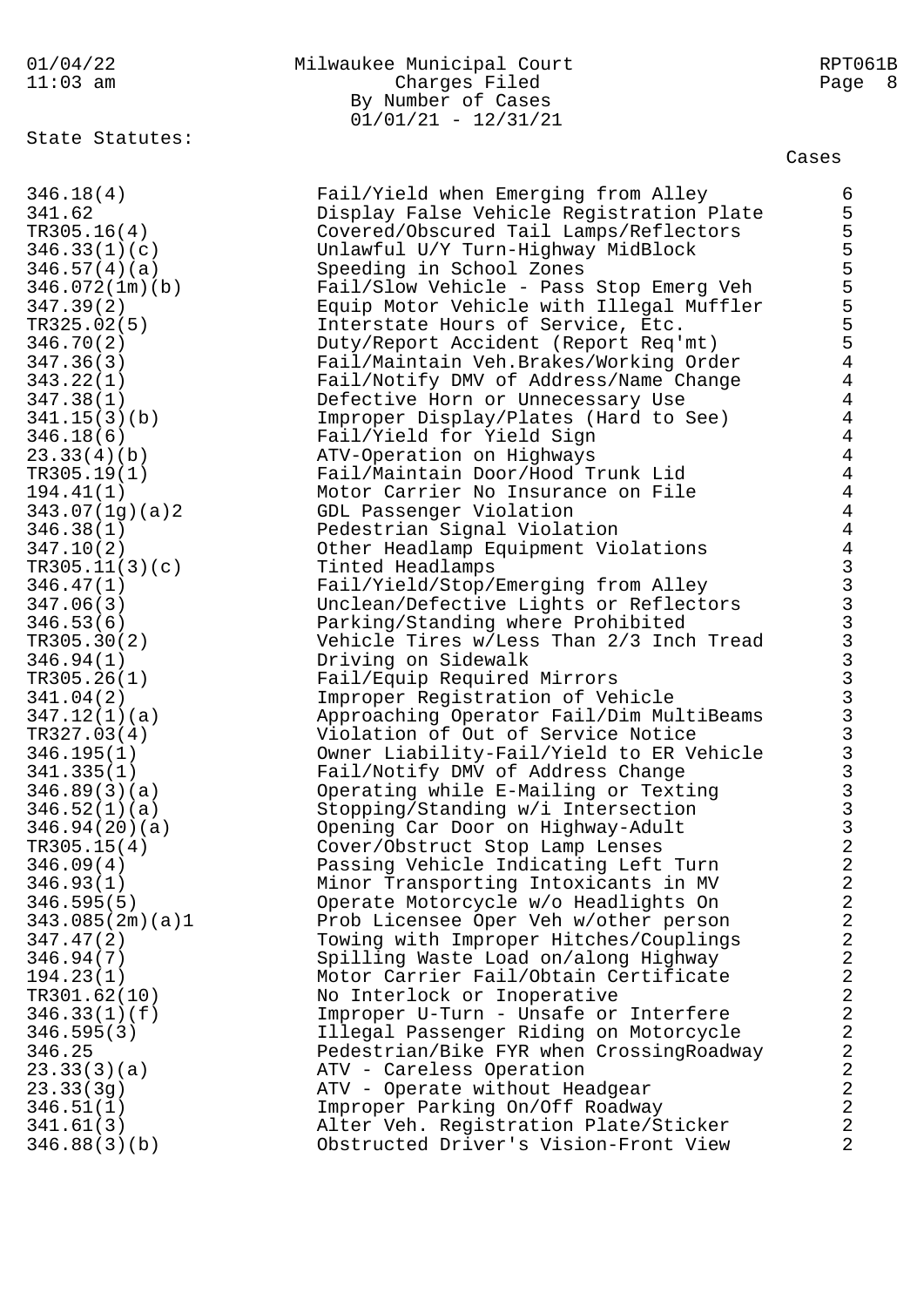State Statutes:

### 01/04/22 Milwaukee Municipal Court RPT061B 11:03 am Charges Filed Page 9 By Number of Cases 01/01/21 - 12/31/21

Cases

346.63(2m) Violate Absolute Sobriety Law 2 341.55(2) Use Dealer Plate/Veh. Not Dealer-Owned 2 TR305.11(3)(b) Fail/Maintain Headlamps 2 346.57(4)(gm) Speeding on Freeway 1 346.34(1)(a)1 Unsafe Turn-At Intersection 1 346.455 Fail/Stop for Fire Truck at Fire Station 1 346.67(1) Hit and Run 1 346.07(2) Unsafe Cutting in When Passing 1 343.085(2m)(a)2 Operate MV by Prob Licensee - 12-5 am 1 346.07(3) Failure to Yield to Passing Vehicle 1 348.05(1) Operate Vehicle(Excess Width) w/o Permit 1 TR325.02(2) Violation of Out of Service Notice 1 346.94(13) Abandoned Motor Vehicle 1 TR305.26(2) Mirror Not Functioning Properly 1 341.266(2)(e)3 Special Interest Veh.Operation Violation 1 TR305.11(1)(a) Fail/Equip with Proper Headlamps 1 343.22(2)(a) Fail/Apply Photo License/Address Change 1 346.33(1m) Unlawful U-Turn 1 347.12(1)(b) Following Operator Fail/Dim MultiBeams 1 TR305.18(1)(a) Fail/Equip Required Bumper 1 TR305.18(2)(c) Damaged/Distorted Vehicle Bumpers 1 346.88(3)(c) Obstructed Driver's Vision-Rear View 1 347.45(1) Operate Motor Vehicle w/o Proper Tires 1 346.79(1) Bike Rules-Ride on Nonpermanent Seat 1 347.485(1)(am) Operate Cycle w/ Passenger w/o Headgear 1 350.08 Snowmobile Owner Permit Unauth.Operation 1 347.48(4) Safety Belt Violations-Child 1 347.07(2) Improper Colored/Flashing Lights 1 346.18(8)(a) Fail/Yield Right-Of-Way in Roundabout 1 346.57(4) Exceeding Speed Zones 1 346.52(1)(f) Stopping/Standing-Double Parking 1 22.33(2)(c)2 ATV - Plate Fail to Affix Decals as Req 1 23.33(2)(c)2 1 343.45(1) Permit Unauthorized Minor to Drive 1 347.487 Illegal Cycle Riding/Seating Equipment 1 347.485(1)(a) Minor Operate Motorcycle w/o Headgear 1 346.89(5) Operate with Electronic Device in View 1 347.40(1) Operate Vehicle w/o Rearview Mirror 1 TR305.20(1) Fail/Properly Maintain Exhaust System 1 343.44(1)(c) Driving While Out-Of-Service 1 348.10(5)(a) Fail/Secure Loads if Towing a Trailer 1 346.90 Following/Parking Near Emergency Vehicle 1 343.05(3)(c) Operate Moped w/o Valid License 1 347.485(2) Operate Cycle without Eye Protection 1 TR305.17(1) Fail/Properly Maintain Brakes 1 346.33(1)(d) Unlawful U/Y Turn-Erected Signs 1 TR305.34(6)(c) Windshield tinting - critical area 1 347.25(4) Equip NonPolice Veh. w/ Blue Lights 1 346.89(4)(a) Use Phone Driving w/Prob/Instr Permit 1 TR305.30(3) Vehicle Tires Protrudes >2 Inches Beyond 1 342.15(6)(a) Failure of Transferee to Obtain Title 1 TR305.32(5)(a) Rear Window Unauthorized Sign 1